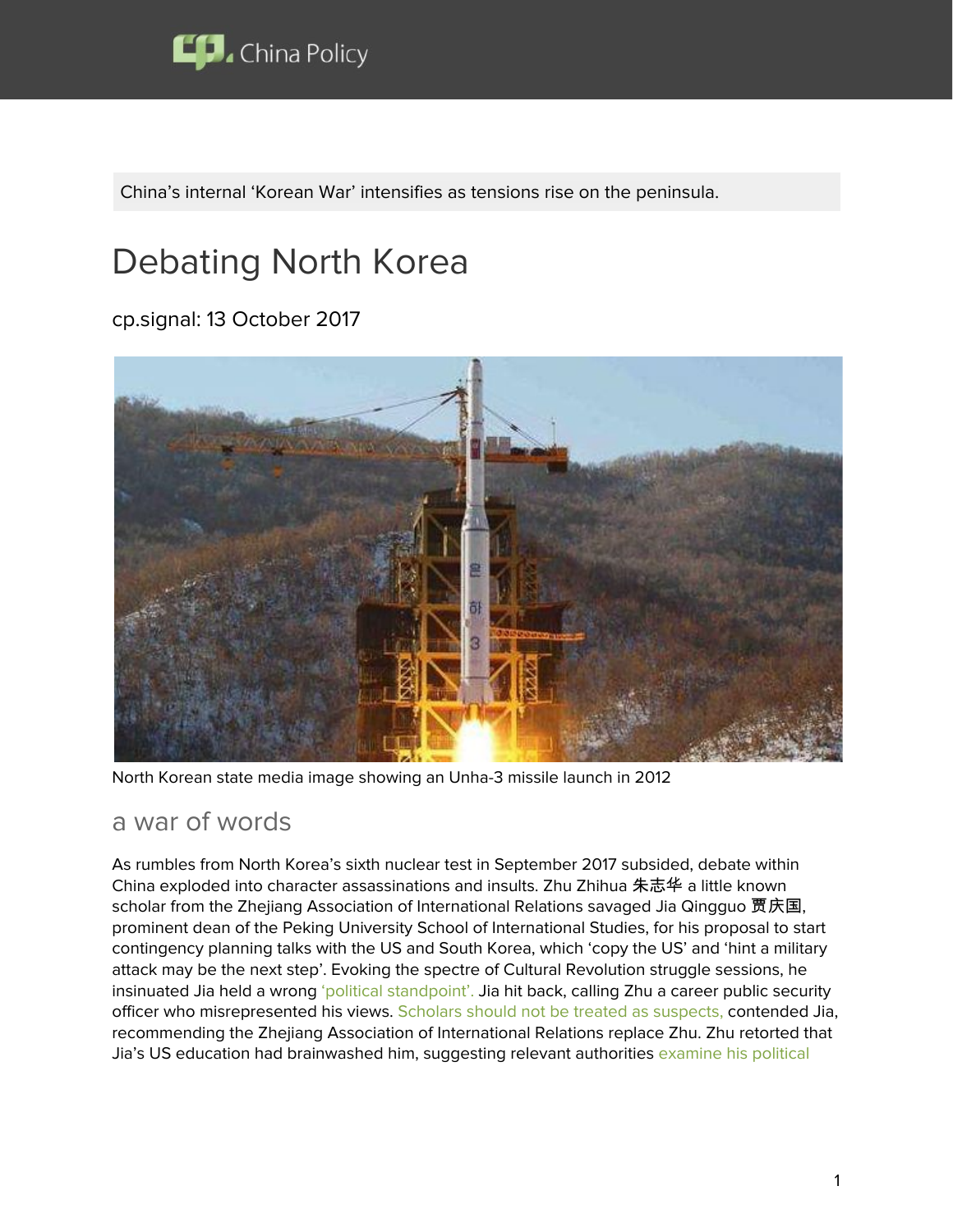[background.](https://policycn.com/policy_ticker/zhu-zhihuas-rebuttal-jia-qingguo/) Jia was eventually backed by the hawkish Global Times editor-in-chief Hu Xijin 胡锡 进, and others arguing that differences of opinion over North Korea should not be [politicised.](https://policycn.com/policy_ticker/political-standpoints-should-keep-out-of-korea-debate/)

The Zhu–Jia face off is revealing. It shows red lines for public discourse continue to be redrawn: contingency planning is no longer taboo. Further, while critics of ties with North Korea have multiplied and become more vocal, conservatives have not yet given up the fight. Finally, the temperature in Beijing is rising to match Trump's Twitter feed.

Zhu and Jia, reports Singapore daily Lianhe Zaobao, represent two distinct schools of thought on a nuclear North Korea's security implications. On one front, a conservative 'leftist' school sees the US and South Korea using Pyongyang's nuclear program as a pretext to reduce China's strategic space. A more liberal 'rightist' school on the opposing front emphasises the threat North Korea poses to China, urging closer cooperation with the international community. While neither school is unified, their views regarding the origins and consequences of North Korea's nuclear program are starkly divided.

## debating North Korea

Within China's highly controlled public sphere, open debate over North Korea demarcates what is possible in China's foreign policy. Allowing Beijing to show its dissatisfaction with Pyongyang, it also serves as a barometer on internal contention between decision-makers. Following the first nuclear test in 2006, analysts began a public discussion that has become more raucous with every provocation, especially after Xi took power in 2013.

North Korea remains deeply divisive. The Zhu–Jia standoff, argues Hu Xijin, is merely the tip of the iceberg. Signs of division within the Party are also not unheard-of. After the first nuclear test in 2006, then-president Hu Jintao 胡锦涛 personally edited China's public statement, as no other leaders dared take responsibility. Deadlock followed Pyongyang's 2010 sinking of the Cheonan, a South Korean navy vessel. Internal disagreements were also reported during a three-day session of the Foreign Affairs Leading Small Group in 2009, after suggestions to cut oil and food supplies were rejected due to fears of regime instability. China's 'three nos' (no war, no chaos, no nukes) policy emerged from the meeting, but that stance is now increasingly challenged.

## a strategic liability

So-called 'rightists' view North Korea's nuclear program as a threat to China's security. Not only does it strengthen alliances between the US, Japan and South Korea, they say, it ramps up the risk of nuclear proliferation. Zhu Feng 朱锋, a prolific commentator on North Korea at Nanjing University, argues Pyongyang's crazy [provocations](https://policycn.com/policy_ticker/decisive-change-to-sanctions-regime/) could be catastrophic for Northeast Asia. THAAD, he argues, is a direct result of the North Korean deadlock; Deng Yuwen 邓聿文 independent pundit and former deputy editor of Party journal Study Times, warns [Japan](https://policycn.com/policy_ticker/north-korea-threatens-world-order-and-china/) too may [deploy](https://policycn.com/policy_ticker/north-korea-threatens-world-order-and-china/) it. South Korea and Japan may even receive US go-ahead to [nuclearise](https://policycn.com/policy_ticker/peace-talks-solution-north-korean-crisis/)[,](https://policycn.com/policy_ticker/north-korea-just-another-neighbour/) says Yin Zhuo 尹 卓 PLA Navy Research Centre senior fellow.

Chinese at home need to be more aware of the risks, argues Jia Qingguo, including nuclear accidents, North Korea selling nuclear [technology](https://policycn.com/policy_ticker/contingency-plans-needed-for-north-korean-crisis/) to terrorist organisations or even reactivation of the Changbaishan volcano. China could itself become a victim of nuclear blackmail, adds Deng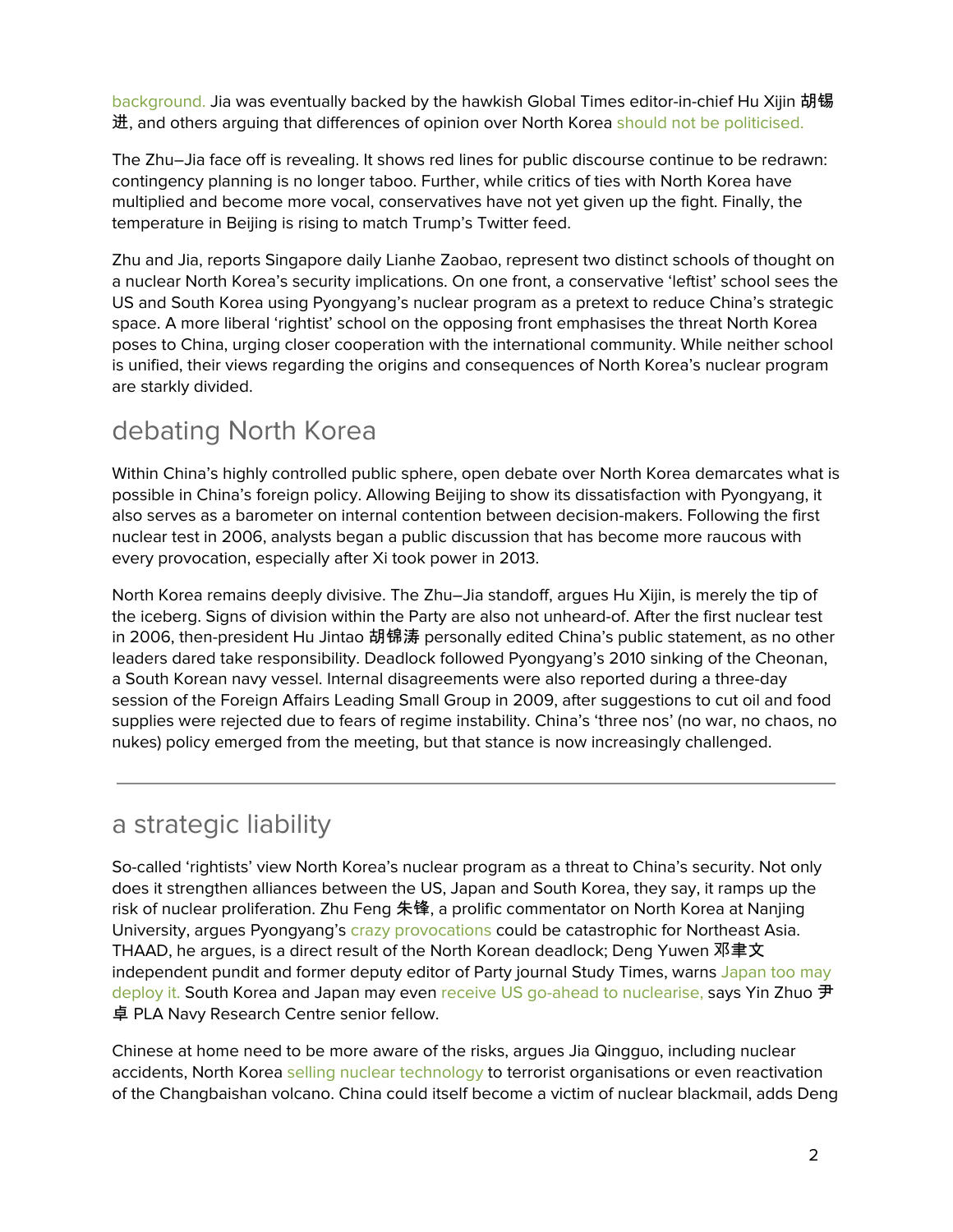Yuwen. The possibility of Trump [launching](https://policycn.com/policy_ticker/us-might-take-military-action-against-north-korea/) military strikes if current efforts fail is underestimated, warns Cao Shigong 曹世功 Korean peninsular expert. Cao argues the nuclear issue should not be confused with the wider relationship, and still believes in North Korea's value as a buffer. Most 'rightists' do not: Jia says that given the nature of modern warfare the strategic buffe[r](https://policycn.com/policy_ticker/misperceiving-north-korea-jia-qingguo/) is a [thing](https://policycn.com/policy_ticker/misperceiving-north-korea-jia-qingguo/) of the [past.](https://policycn.com/policy_ticker/misperceiving-north-korea-jia-qingguo/)

Conceding much has already been done, these 'rightists' argue for more pressure on Pyongyang Talks are not enough to contain North Korea, says Zhu Feng; Beijing must act decisively. Its current 'dual [suspension'](https://policycn.com/policy_ticker/dual-suspension-may-harm-chinese-interests/) proposal does not change the status quo, thus benefitting North Korea, asserts Wang Peng 王鹏 Charhar Institute. Legal scholar Tong Zhiwei 童之伟 proposes [revoking](https://policycn.com/policy_ticker/tong-zhiwei-china-terminate-dprk-friendship-treaty/) the [Friendship](https://policycn.com/policy_ticker/tong-zhiwei-china-terminate-dprk-friendship-treaty/) Treaty with North Korea. Recognising North Korea as a nuclear state is a [dead](https://policycn.com/policy_ticker/chinas-stance-north-koreas-nuclear-program/) [end,](https://policycn.com/policy_ticker/chinas-stance-north-koreas-nuclear-program/) insists Cao Shigong.

Shen Zhihua 沈志华, a widely respected historian of the Korean War, made headlines in early 2017 when he called China's alliance with North Korea 'inherently [contradictory',](https://policycn.com/policy_ticker/shen-zhihua-korea-policy-is-counterproductive/) rejected the official 'three nos' policy and suggested Beijing support peaceful reunification. Similarly critical voices have become far more mainstream recently, and this development paved the way for Jia's suggestion to hold contingency planning talks.

# targeting the real enemy

Conservatives like Zhu Zhihua see the US as the real threat. North Korea, they believe, is still a valuable strategic buffer. Viewing THAAD as a threat to both regional strategic stability and denuclearisation, they blame the US for the deteriorating situation. The US has no real [interest](https://policycn.com/policy_ticker/us-uninterested-resolving-north-korean-issue/) in [resolution,](https://policycn.com/policy_ticker/us-uninterested-resolving-north-korean-issue/) asserts Chen Fengjun 陈峰君 Peking University; it merely wants to maintain the Cold War status quo on the peninsula and step up its regional military presence. US–South Korean military exercises violate the spirit of UN [resolutions](https://policycn.com/policy_ticker/maintaining-balance-on-the-korean-peninsula/) and destabilise the peninsula, argues Li Dunqiu 李敦球 CASS Northeast Asia expert. Peace and stability should trump denuclearisation, he argues. Ling Shengli 凌胜利 China Foreign Affairs University says the US 'wedge [strategy'](https://policycn.com/policy_ticker/us-wedge-strategy-fuels-chinas-divergence-on-korea/) aims to disrupt China's ties with both North and South Korea.

This school has no faith in further sanctions. Completely cutting off oil supplies would make China the scapegoat for North Korea's chaotic collapse, warns Zhu Zhihua. Beijing should, he advises, strengthen strategic coordination with Russia, ideally in the form of a trilateral dialogue with North Korea. To reduce Pyongyang's sense of abandonment, Ling Shengli urges China to enhance its security pledges. Li Dunqiu advises incorporating mandatory THAAD removal into UN [resolutions](https://policycn.com/policy_ticker/moon-returns-to-parks-thaad-policy/) against North Korea.

Given China's agreement to harsh UN sanctions, radically stepping up economic cooperation has become less of a focus for this group than in the past. Yang Xiyu 杨希雨, China Institute of International Studies and former participant in the six-party talks, admits there have to be opportunity costs for North Korea's focus on nuclear rather than economic development. Many conservatives, however, continue to argue that further sanctions are ineffective (citing North Korea's GDP growth) and stunt development in China's northeastern provinces.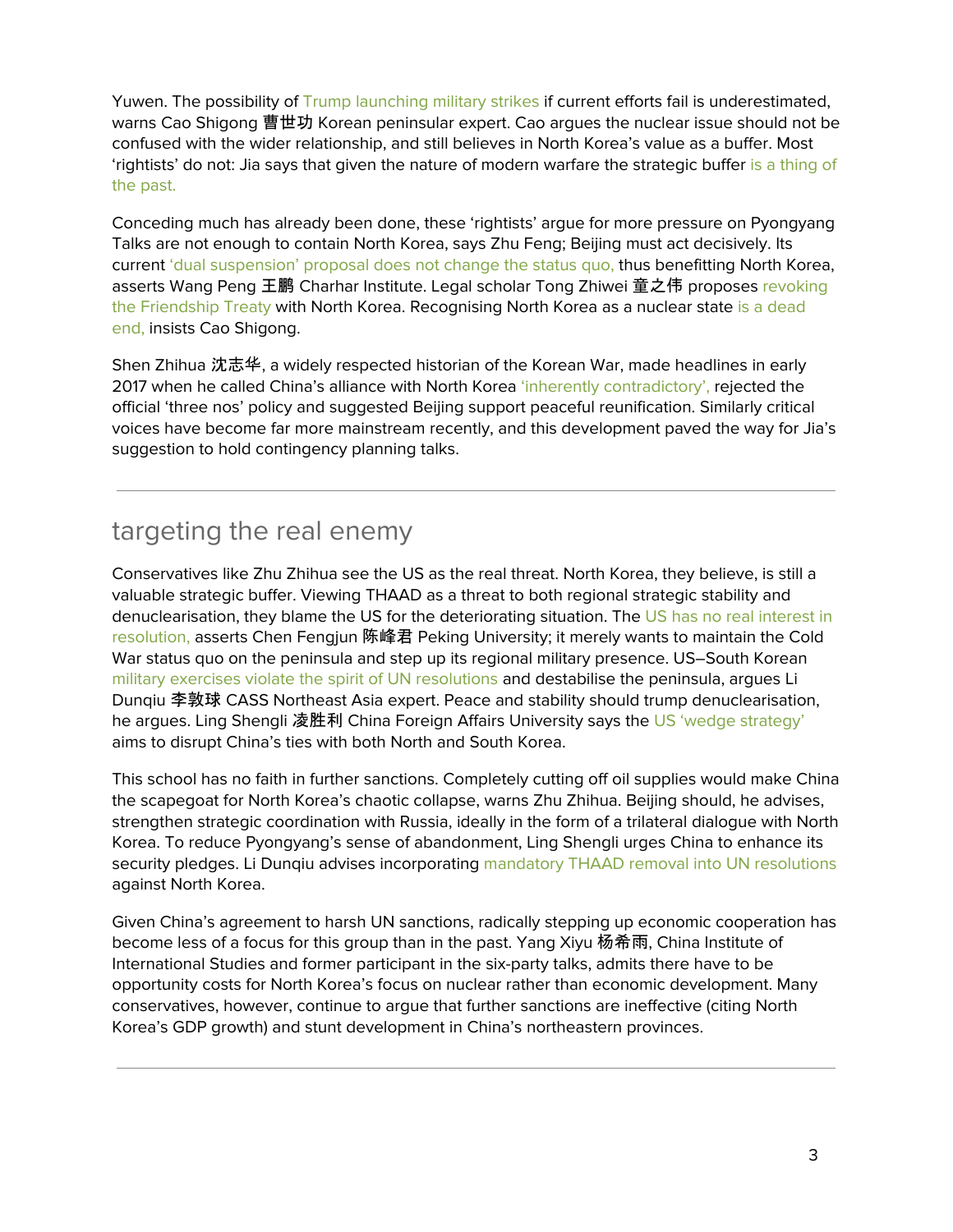# finding the keys

Who can 'untie the knot' on the peninsula? Officials repeatedly refute what they call the 'China responsibility theory', arguing tensions are US-induced. NPC Foreign Affairs Committee chair and former high-profile diplomat, Fu Ying 傅莹 says the key lies [with](https://policycn.com/policy_ticker/us-should-address-north-koreas-security-concerns/) the US: it must address North Korea's security concerns to achieve denuclearisation. It should, conservatives argue, reduce North Korea's security anxieties, stop inciting regime change and accept China's 'dual suspension' proposal.

Liberally inclined scholars dispute this analysis, most vocally Zhu Feng. Without any change in North Korea's system, he warns, the nuclear issue cannot be solved. Current uncertainty, he asserts, is a consequence of this system, not of geopolitics. Arguing the key lies with [China,](https://policycn.com/policy_ticker/zhu-feng-dprk-needs-regime-change/) he suggests Beijing aim for gradual rather than sudden change within North Korea (a 'soft landing'), though he concedes this will be difficult while Kim remains in power. While less explicit, other 'rightist' scholars also imply North Korea is mostly to blame for the current crisis.

### time is up?

Given the rapid advance of North Korea's nuclear capabilities, some argue it is time to accept reality. The only choice is between a [friendly](https://policycn.com/policy_ticker/external-threats-cannot-overturn-chinas-rise/) or hostile nuclear North Korea, argues Yan Xuetong 阎学通 Tsinghua University. Denuclearisation has become an ['illusory](https://policycn.com/policy_ticker/korean-denuclearisation-now-illusory/) goal' and North Korea's reasonable demands should be respected, says Qiu Meirong 邱美荣 Tongji University. Gao Cheng 高程 CASS adds Beijing should [accept](https://policycn.com/policy_ticker/north-korea-just-another-neighbour/) the status quo and cooperate with North Korea. No further UN resolution may be forthcoming, speculates Sun Xingjie 孙兴杰 Jilin University, arguing a [changing](https://policycn.com/policy_ticker/effects-of-sanctions-will-be-visible-within-a-year/) course is the only option once 90 percent of North Korea's foreign exchange is cut off. A grand deal is currently impossible, he adds, but freezing tests should be a focus.

## restoring unity

The accusation that Jia is 'echoing the US' is symptomatic of a charged atmosphere. Divisions over North Korea could lead to social fracturing, warns Deng Yuwen. Several observers warn against foreign influences. Ling Shengli accuses the US of intensifying splits by putting public pressure on Beijing. Wang Peng, however, warns North Korea could tear apart Chinese society by equating support for its nuclear program with support for its socialist system, and in extension for China's own. Trying to defuse the situation, Hu Xijin urged all to reject US, North and South Korean attempts to influence China's internal debate.

### implications

Actual policy straddles both camps, notes Lianhe Zaobao: opposing both Pyongyang's nuclear program and use of force. Beijing's position reflects the more critical trend mentioned above. During Xi's first term in office, pressure on North Korea has markedly increased, recently especially so, and at a high price in bilateral ties. The announced [ban](https://policycn.com/policy_ticker/implementing-unsc-resolution-2375-against-trade-with-north-korea/) on textile imports and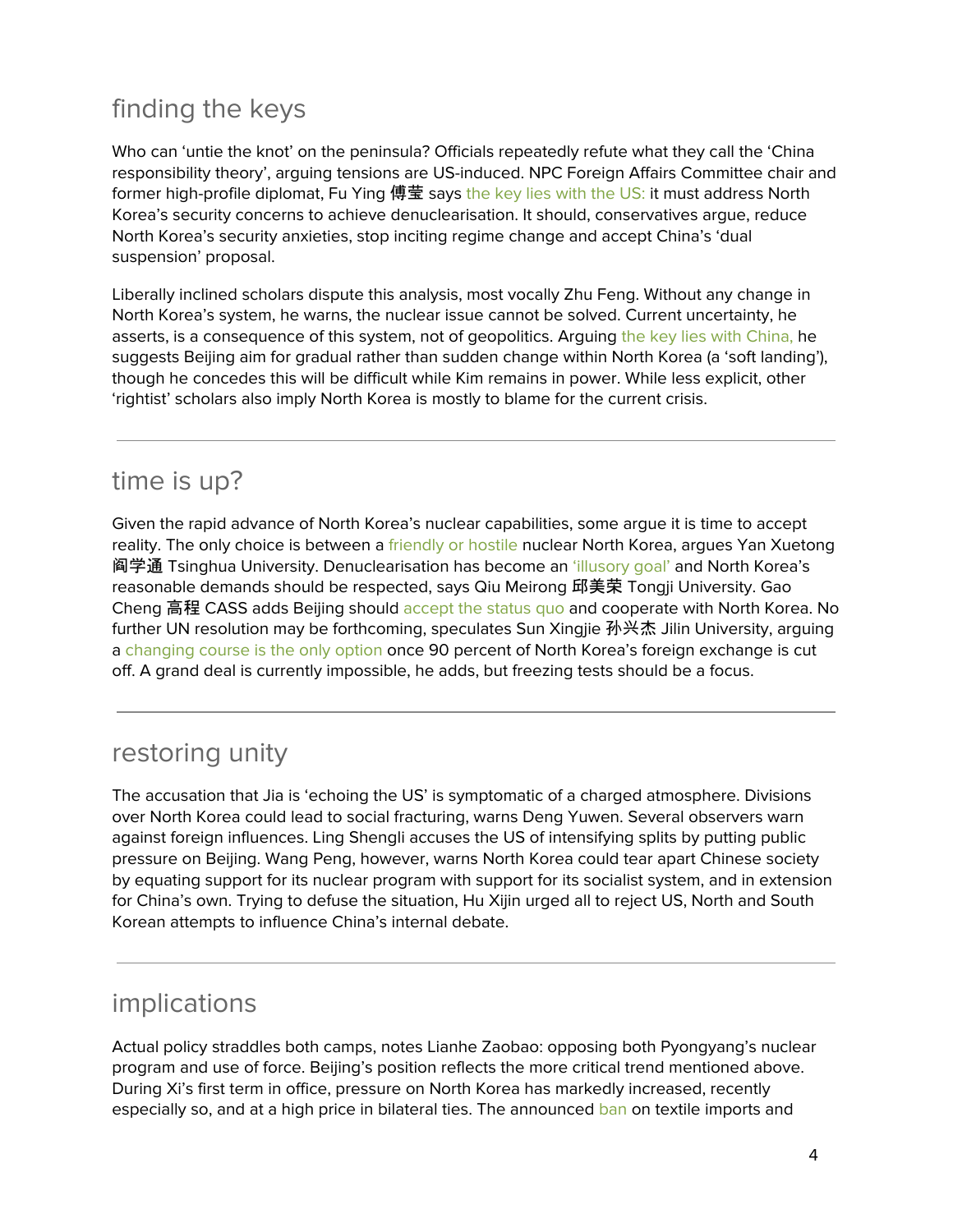closing of joint [ventures](https://policycn.com/policy_ticker/shutting-north-korean-companies-china/) has made language of 'normal trade ties' redundant. Meanwhile, Beijing sidesteps taking ownership of the issue, publicly pointing its finger at the US. Rising regional tensions and an expanded sanctions regime make Beijing's choices increasingly fundamental. Rising domestic tensions over them should come as no surprise.

Xi's policy of incrementally increasing pressure is likely to continue, possibly taking up Jia's suggestion on contingency planning. The makeup of the new Politburo Standing Committee (PSC) may give Xi more space for manoeuvre in his second term. Zhang Dejiang 张德江 NPC Standing Committee Chairman and third-ranked PSC member, studied in Pyongyang in the 1970s and has long been rumoured to hold some influence over North Korea policy. His retirement could mean Xi will dominate Beijing's approach even more than he has done so far. If true, this might be better news for Jia Qingguo than Zhu Zhihua.

### profiles



#### Jia Qingguo 贾庆国 | Peking University School of International Studies dean

China's security is seriously undermined by a nuclear North Korea, insists Jia. Chances of a crisis are far higher than before, he believes, due to the increased frequency of nuclear tests, North Korea achieving the capability to reach the US with nuclear weapons, and rising likelihood of internal power struggles

as Pyongyang incurs harsher sanctions. With a PhD from Cornell University, Jia is a leading scholar on Sino–US relations and a member of the Standing Committee of the China Democratic League, one of China's eight legally recognised political parties.



#### Li Dunqiu 李敦球 | Chinese Academy of Social Sciences Korean peninsula expert

Former director of the State Council's Office of Korean Affairs, Li is one of a declining group for whom North Korea remains a strategic asset. Ethnically Korean, he won international notice with a 2014 Global Times op-ed that was fiercely attacked by retired

PLA general Wang Hongguang 王洪光 who insists Beijing's and Pyongyang's interests no longer coincided (Beijing was 'not North Korea's saviour'). For Li, abandoning North Korea would advantage the US and threaten China's security. Beijing should instead strive to 'maintain